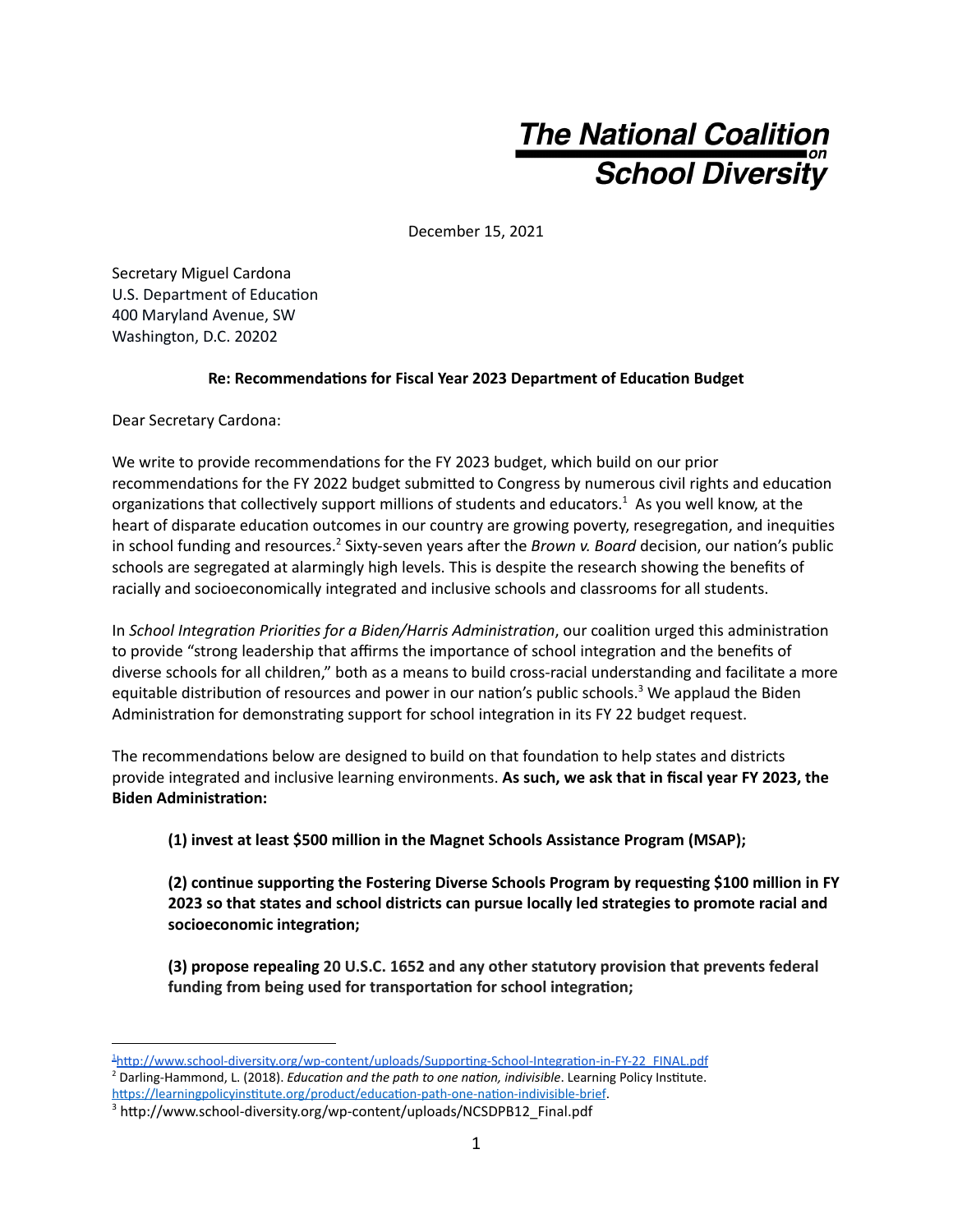**(4) use the budget jusficaon to remind states and school districts about the availability of funding** under Title I, Part A of ESSA to support school integration;

**(5) request funding for the Department of Educaon to a) assess the extent to which public school** choice systems have a segregative effect, and develop best practices to foster diversity; **and b**) provide a similar assessment of school attendance boundary changes;

**(6) request a robust appropriaon for the Magnet Schools Assistance Program (MSAP), the Department of Housing and Urban Development's Choice Neighborhoods Program, and other public** housing redevelopment programs that incentivizes school integration in public housing **redevelopment neighborhoods to promote greater racial and socioeconomic diversity; and,**

**(7) increase funding for Equity Assistance Centers.**

Research shows that all students attending integrated schools reap academic and social benefits. A synthesis of four decades of research highlights these benefits, including higher achievement in math, science, language, and reading; higher educational attainment; more advanced social and historical thinking; and increased civic participation.<sup>4</sup> These benefits to individual students also benefit society.

Studies have also found strong relationships between racial segregation and disparate educational outcomes. In fact, the racial composition of a school has educational impacts for students even after accounting for socioeconomic status. Segregation reinforces resource inequities at a structural level, depriving schools that disproportionately serve students of color of critical resources and supports,<sup>5</sup> including fewer cerfied and experienced teachers, greater instability caused by rapid turnover of faculty, less access to rigorous coursework, and fewer educational resources.<sup>6</sup> No doubt, as a result of these systemic resource disparities, measures of educational outcomes—such as scores on standardized achievement tests and high school graduation rates—are lower in schools that serve high concentrations of students of color and/or students from families experiencing low-incomes.<sup>7</sup>

Further, students attending racially isolated schools lose out on the benefits of integrated education that flow from increased intergroup contact, including improved critical thinking and problem-solving skills and increased likelihood of living and working in integrated settings as adults. $8$ 

https://learningpolicyinstitute.org/product/education-path-one-nation-indivisible-brief.

<sup>&</sup>lt;sup>4</sup> Mickelson, R. A. (2016). *School integration and k–12 outcomes: An updated quick synthesis of the social science evidence.* National Coalition on School Diversity. https://www.school-diversity.org/pdf/DiversityResearchBriefNo5.pdf.

<sup>5</sup> Ayscue, J., Frankenberg, E., & Siegel-Hawley, G. (2017). *The complementary benefits of racial and socioeconomic diversity in* schools. National Coalition on School Diversity.

<sup>6</sup> Cardichon, J., Darling-Hammond, L., Yang, M., Scott, C., Shields, P. M., & Burns, D. (2020). *Inequitable opportunity to learn: Student access to certified and experienced teachers*. Learning Policy Institute; Darling-Hammond, L. (2018). *Education and the* path to one nation, indivisible. Learning Policy Institute.

<sup>&</sup>lt;sup>7</sup> Brief of 553 Social Scientists as Amici Curiae in Support of Respondents, Parents Involved in Community Schools v. Seattle *School District No. 1.* 551 U.S. 701 (2007).

https://civilrightsproject.ucla.edu/legal-developments/court-decisions/statement-of-american-social-scientists-of-research-on-s chool-desegregation-submitted-to-us-supreme-court/amicus\_parents\_v\_seatle.pdf.

<sup>8</sup> Ayscue, J., Frankenberg, E. & Siegel-Hawley, G. (2017). *The complementary benefits of racial and socioeconomic diversity in* schools. The National Coalition on School Diversity; Orfield, G., Ee, J., Frankenberg, E., & Siegel-Hawley, G. (2016). Brown at 62: *School segregation by race, poverty and state*. Civil Rights Project; Brief of 553 Social Scientists as Amici Curiae in Support of Respondents, Parents Involved in Community Schools v. Seattle School District No. 1. 551 U.S. 701 (2007).

https://civilrightsproject.ucla.edu/legal-developments/court-decisions/statement-of-american-social-scientists-of-research-on-s chool-desegregation-submitted-to-us-supreme-court/amicus\_parents\_v\_seatle.pdf.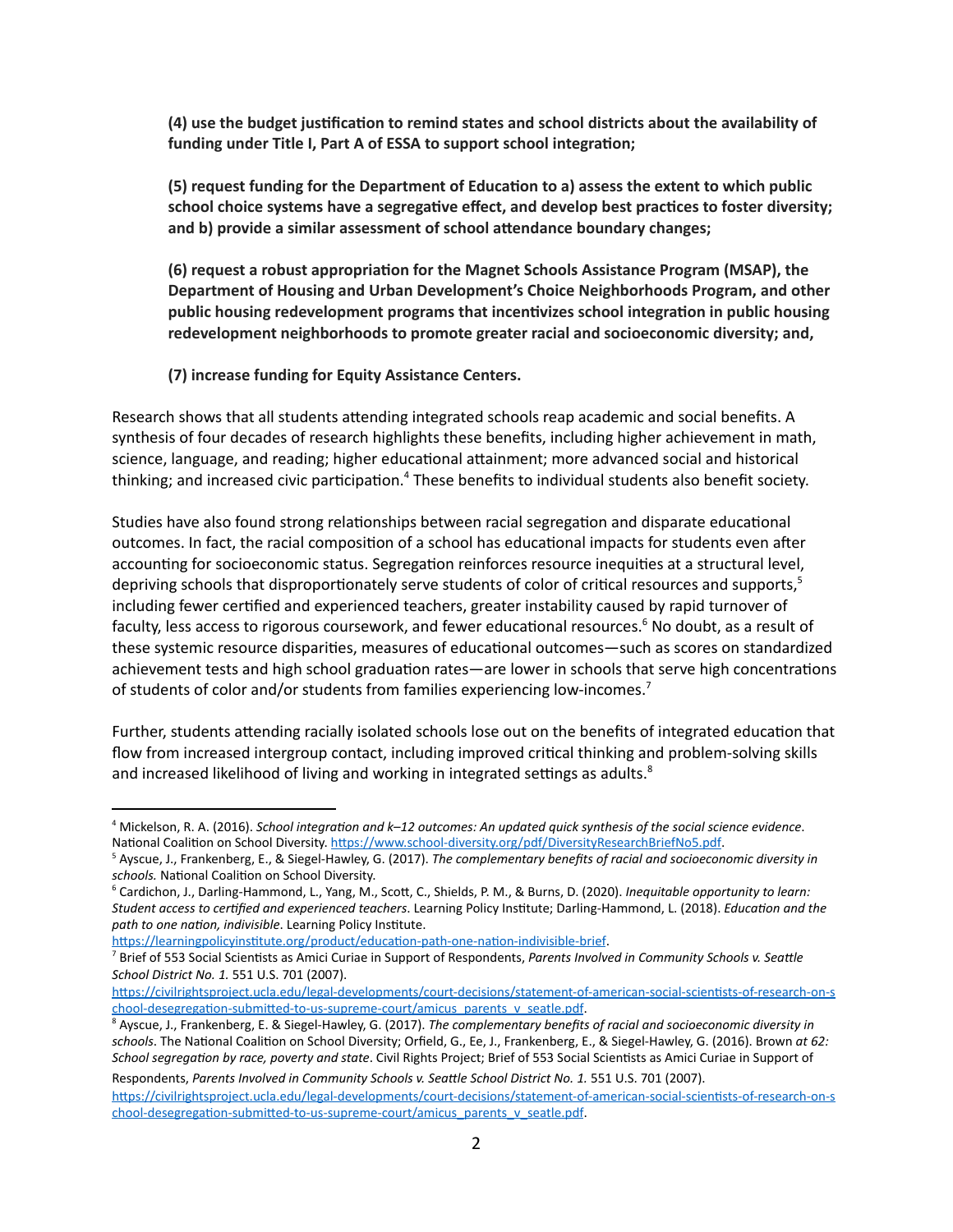Yet, since the high point of school integration in 1988, the share of intensely segregated non-white schools (defined as those schools with 0–10% white students) has more than tripled, increasing from about 6% to 19% of all public schools.<sup>9</sup> Further, a large proportion of white students attend overwhelmingly racially isolated schools, with more than one third attending schools that are 90% to 100% white. 10

Fortunately, the FY 2023 budget request can help support school integration. The Biden Administration can help increase access to integrated and inclusive schools and aid the federal government in fulfilling its civil rights role in the following ways:

- 1. **Increase funding for the Magnet Schools Assistance Program (MSAP).** Research on magnet schools have found positive outcomes for integration and students' social and academic outcomes. Yet funding for magnet schools has not kept pace with other federal investments in education. In FY 2021 funding for the MSAP (\$109 million) was less than it was in FY 1989 (\$114 million).<sup>11</sup> While both Houses of Congress have proposed increases to MSAP funding in FY 2022, the fact remains that MSAP's funding is misaligned with the important role magnet schools can play in creating more integrated education settings. We therefore recommend a funding level of at least \$500 million for MSAP FY 2023. We also encourage the Biden Administration to engage in rulemaking and other activities to update MSAP to better align with evidence-based best practices, such as first door components that help bring diverse students together, second door components that foster inclusive environments and support the success of students of color,<sup>12</sup> and incentivizing applicants to include SEAs and regional approaches in their planning.
- 2. **Connue supporng the Fostering Diverse Schools Program that would enable state and local educaonal agencies to develop and implement comprehensive strategies to promote racial and socioeconomic integration.** We appreciate that the Biden Administration's FY 2022 budget requested Congress to fund such a program. Presently, \$100 million is included in the House of Representatives FY 2022 funding for the Department of Education; however, that money is not yet allocated in the Senate. In addition to pushing Congress to ensure this funding is included in the FY 2022 budget, the Administration should demonstrate its ongoing commitment to this program by proposing \$100 million for FY 2023.
- 3. **Propose removing any remaining provisions that prohibit federal funds from being used to** support school transportation for school integration. Thanks to the work of the 116<sup>th</sup> Congress, one of the last remaining long-standing prohibitions on the use of federal funds for

https://docs.house.gov/billsthisweek/20201221/BILLS-116RCP68-JES-DIVISION-H.pdf (accessed 04/09/21).

<sup>&</sup>lt;sup>9</sup> U.S. Department of Education, National Center for Education Statistics, Common Core of Data, Public Elementary/Secondary School Universe Survey data. Data prior to 1991 were obtained from the analysis of the Office for Civil Rights data in Orfield, G. (1983). Public school desegregation in the United States, 1968–1980. Joint Center for Political Studies. https://www.civilrightsproject.ucla.edu/research/k-12-education/integration-and-diversity/public-school-desegregation-in-theunited-states-1968-1980/orfield\_american-desegregation-1983.pdf.

 $11$  Biennial Evaluation Report – FY 93-94, Magnet School Assistance Program. (n.d.). <sup>10</sup> Potter, H., Quick, K., & Davies, E. (2016). A new wave of school integration: Districts and charters pursuing socioeconomic diversity. Century Foundation. https://tcf.org/content/report/a-new-waveof-school-integration/?session=1.

https://www2.ed.gov/pubs/Biennial/132.html (accessed 04/09/21); Division H-Departments of Labor, Health and Human Services, and Education, and Related Agencies Appropriations Act, 2021. (n.d.).

<sup>&</sup>lt;sup>12</sup> George, J., & Darling-Hammond, L. (2021). *Advancing integration and equity through magnet schools*. Learning Policy Institute.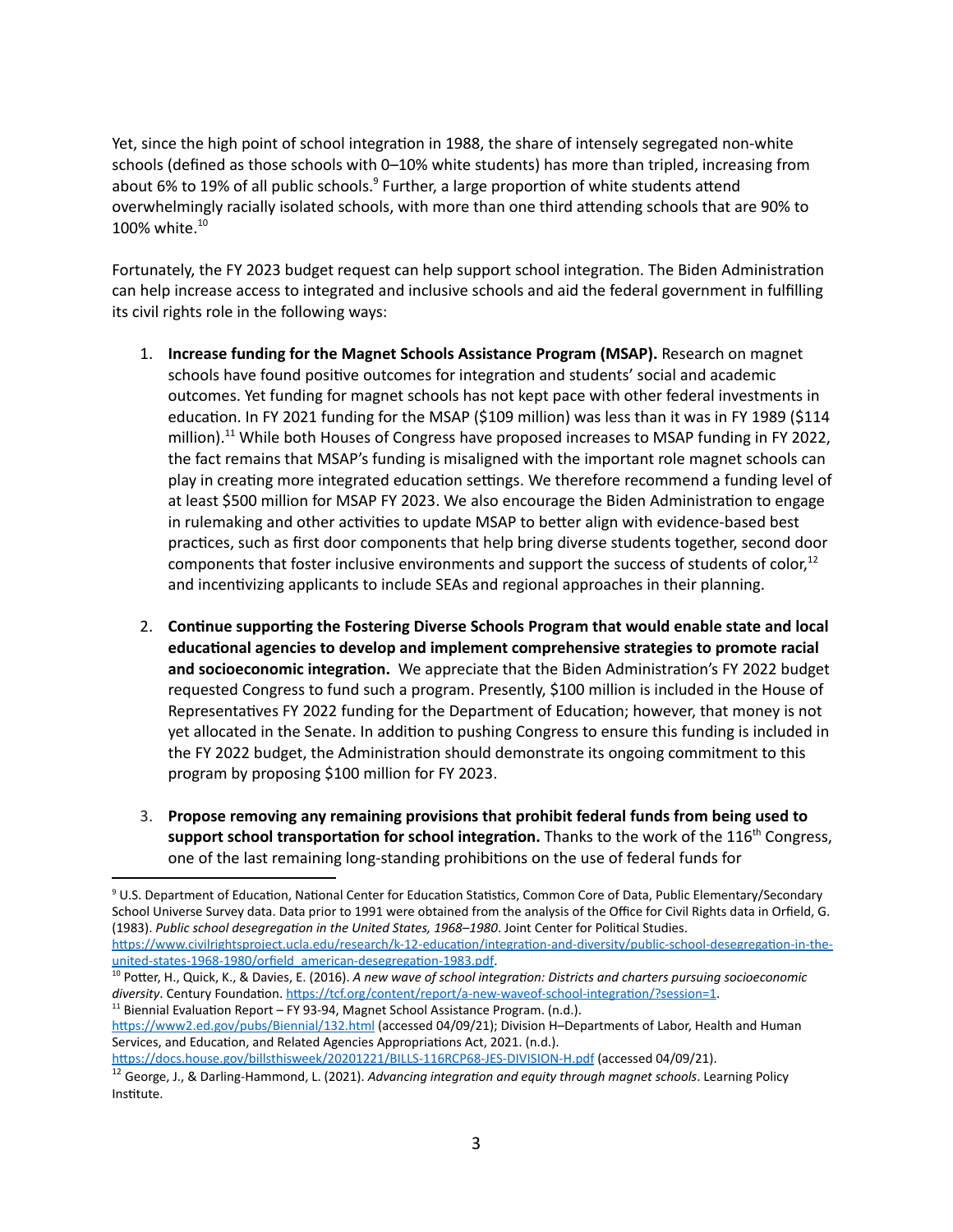transportation to support school integration was eliminated late last year.<sup>13</sup> These provisions stood for nearly 50 years. However, there is at least one remaining provision, 20 USC 1652, that was not removed last year. It contains essentially the same language as the provisions that Congress removed. We request that the Biden Administration seek its removal, as well as any other statutory provisions that could be read to limit transportation for integration programs, in its FY 2023 budget request.

4. **Include language in the budget jusficaon to remind states and districts about the availability of funding under Title I, Part A of ESEA for use to support school integraon.** ESEA requires states to set aside 7% of Title I funds to implement evidence-based interventions for low-performing schools. Districts can use these funds to support integration via magnet schools and other integration strategies, as they are evidenced-based. We recommend inclusion of the following language in ED's budget justification for Title I-A funds, in order to make it clear to states and districts that Title I school improvement funds can be used to support school integration:

"An increase in Title I funding overall also increases aid for the Title I set-aside in current law, Section 1003, which provides funding for schools identified for comprehensive and targeted support and improvement. Funds under Section 1003 can be used to support socioeconomic and racial integration in schools as an evidence-based strategy to improve schools identified for improvement under ESEA."

- 5. **Request funding for the Department of Educaon to a) assess the extent to which public school** choice systems have a segregative effect, and develop best practices to foster diversity; **and b**) provide a similar assessment of school attendance boundary changes. Uncontrolled public school choice systems can have the effect of intensifying racial and economic segregation. The Administration should request funding that would permit the Department of Education to assess existing public school choice systems and provide a set of best practices that protect public education and promote school integration for school districts to follow. The funding should also permit the Department of Education to identify other practices, such as school attendance boundary changes, district succession, and other changes that could have segregative effects.
- 6. **Request a robust appropriaon for the Magnet Schools Assistance Program (MSAP), the Department of Housing and Urban Development's Choice Neighborhoods Program, and other public** housing redevelopment programs that incentivizes school integration in public housing **redevelopment neighborhoods to promote greater racial and socioeconomic diversity.** Given MSAP's emphasis on reducing racial isolation, and the Fair Housing Act's emphasis on residential integration and interdepartmental collaboration, we recommend further prioritizing magnet school development in or near distressed public housing undergoing major redevelopment – and including higher-income students (including suburban students) in the new schools' design capacity. The Senate Labor-HHS-ED appropriations subcommittee has previously recognized the important link between these two issues in its FY 20 report where it stated, "The Committee encourages the Department to prioritize Magnet School Assistance applications that are paired

<sup>&</sup>lt;sup>13</sup> The Consolidated Appropriations Act of 2021 (P.L. 116-260). https://www.congress.gov/bill/116th-congress/house-bill/133/text/pl?overview=closed.